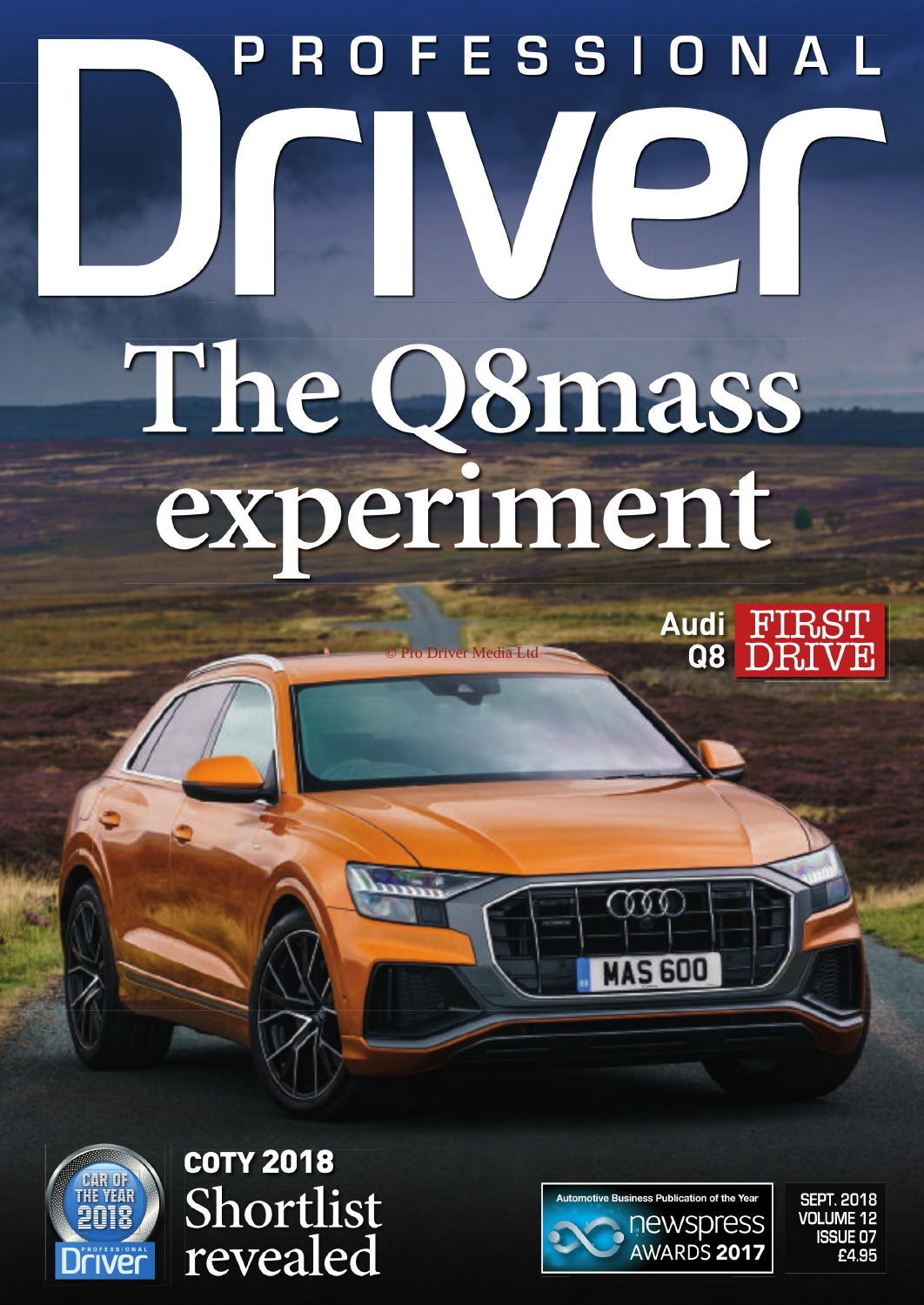# **Grande** NOUV C<sup>Pro Drive</sup>r Media Ltd



SEPTEMBER 2018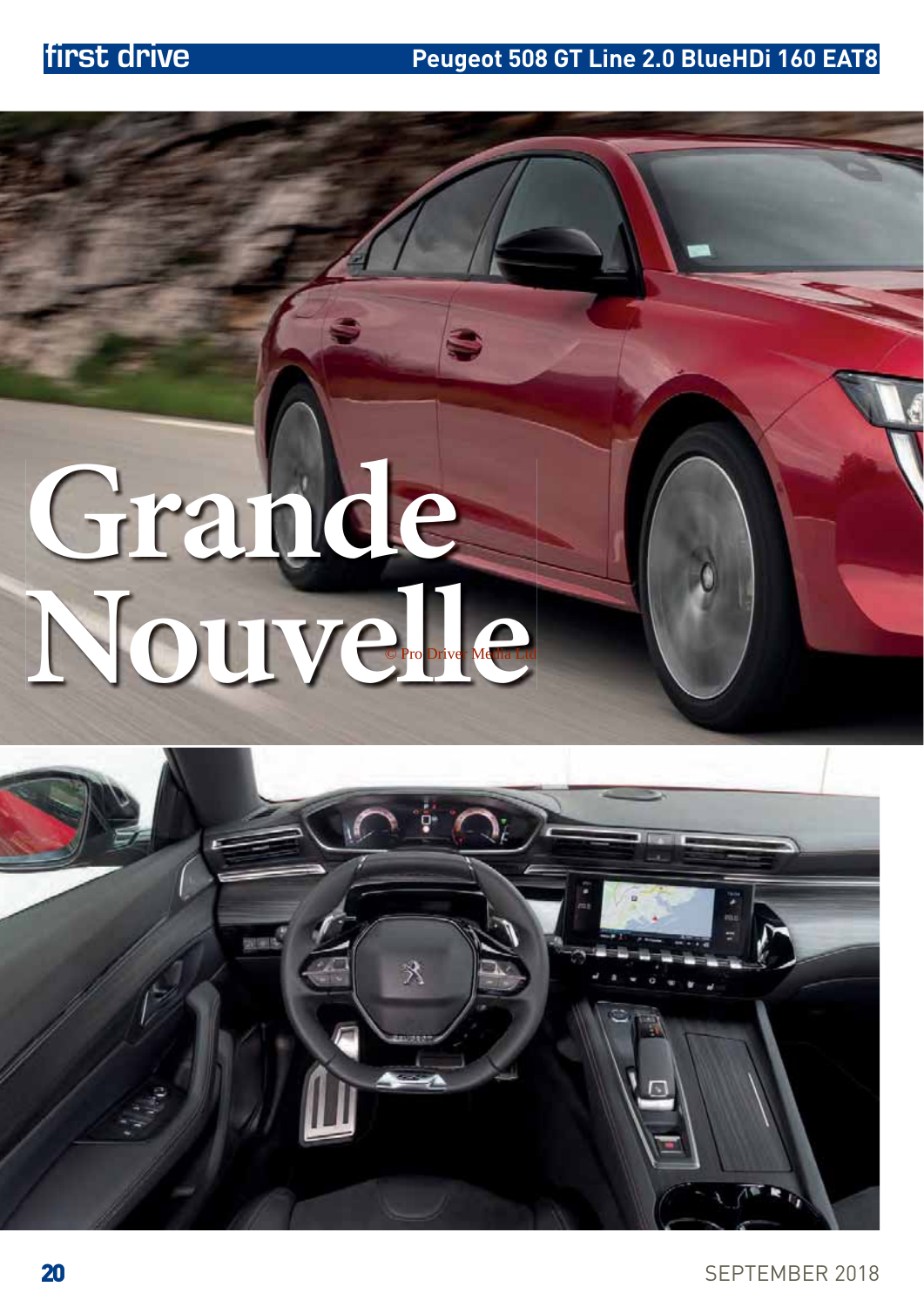## **Peugeot 508 GT Line 2.0 BlueHDi 160 EAT8 first drive**



### Tim Barnes-Clay

Peugeot's only UK saloon is the 508, and<br>it competes in a segment that has been<br>dwindling for a decade. So why bother<br>launching a new version? it competes in a segment that has been dwindling for a decade. So why bother launching a new version?

Well, Peugeot feels its executive model still has a role to play in the automotive arena. The new 508 isn't making a quiet entrance though – it's been given a 'louder' look and, technically, the car is not a proper saloon anymore. It now has a fivedoor coupe-like body, making it one of the most attractive vehicles the French company has made for a long time.

But can the 508 compete with the likes of Audi, VW and BMW? We took it for a drive in and around Monaco to find out.

Peugeot has shaken things up in the executive car segment. The all-new 508 is an undeniably handsome car. It was never ugly, but the fastback styling for 2018 has made this a vehicle you'll want to see parked outside your house or place of work. The 508 now has an aggressive nose with a prominent upright grille, frameless doors and LED headlights. Wheels that fill the wheel arches

complement the rakish look. All this gives the car a real kerbside presence.

Room in the front is abundant, and the 508 boasts good-sized storage for bottles in all door pockets. There's also a couple of cup holders up front, and a smaller lidded storage area sandwiched between the front seats.

But the fastback styling has come at a cost – and that is rear headroom. There's space for two adults – and there's a handy centre armrest with cup-holders, but if you're six-foot tall or over you'll feel your scalp touching the headliner. It's not just the sloping roof, though. The small door windows and limited knee room also rain on the parade.

The new Peugeot's boot has a cargo capacity of 487 litres, which is 14 litres more than the old model. What's more, packing items into the load space is easy, due to the boot lid of old being replaced by a hatchback-style tailgate.

The 508 is 4,750mm long, 1,859mm wide and 1,403mm tall. That makes it longer and wider than a 4,640mm BMW 4-series Gran Coupe. Another potential challenger, the Volkswagen Arteon, is longer at 4,862 mm, 12mm wider at 1,871mm.

It's surprisingly also taller than the 508.

You can select from Active, Allure, GT Line, GT and First Edition trims, and all come with a good spec list. That said, it's easy to see why most consumers will side-step the base-level Active cars and go for the even better kitted-out GT Line, as tested here.

Active models come with an eight-inch satnav screen and are fitted with fabric seats. Allure models onwards add a 10in infotainment display, ambient lighting and semi-leather seats. However, GT Line models sport a faux-leather finish on top of the dashboard and add contrasting stitching to the half-leather seats. The GT-Line also contains gentle blue mood lighting, which is particularly soothing on an evening drive.

On top of all the kit above, the GT and First Edition models get full leather seating, but whichever trim level you go for, the cabin of the new 508 is a pleasing place to be. The small i-Cockpit steering wheel, as seen in other Peugeots, gives the 508 a lively feel.